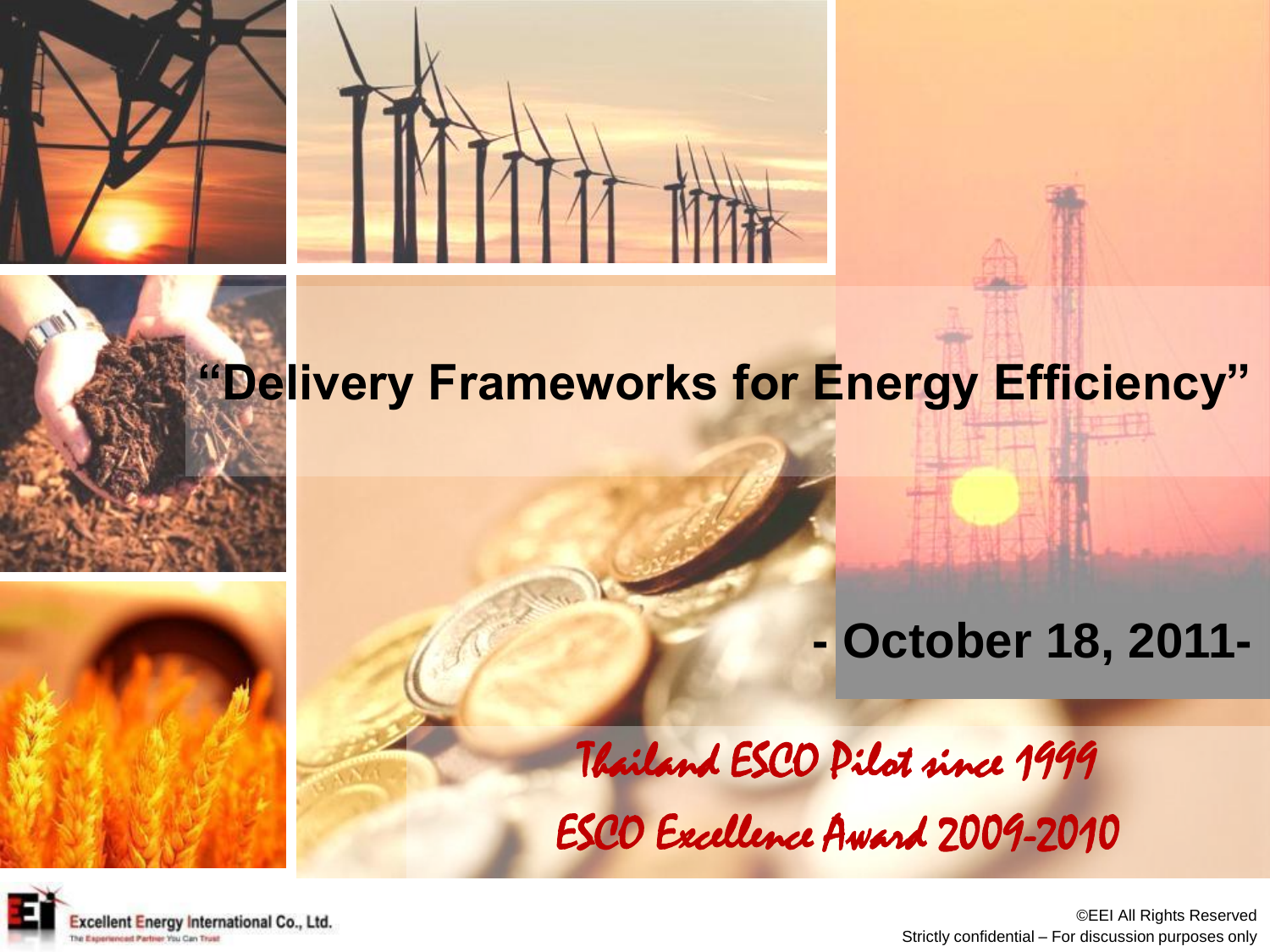#### ©EEI All Rights Reserved

2 Strictly confidential – For discussion purposes only

#### **MR.ARTHIT VECHAKIJ Managing Director**

**Excellent Energy International Co., Ltd.**



of Energy.





Thailand ESCO Pilot since 1999 ESCO Excellence Award 2009-2010





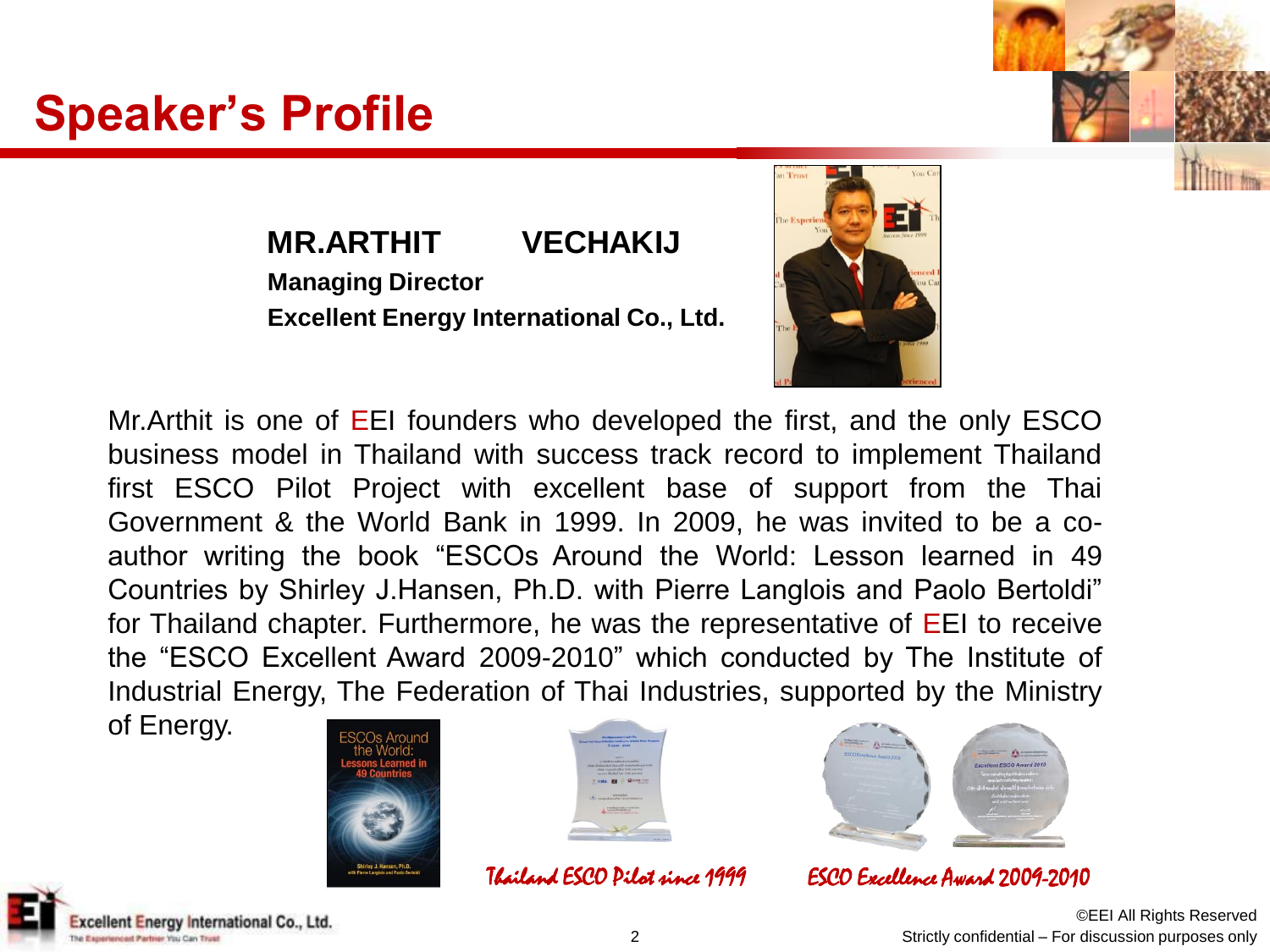

#### **Excellent Energy International Co., Ltd. (EEI):-**

- A well-known **ESCO (Energy Service Company)** in Thailand established since 1999 with the registered capital of 25 MB
- An ESCO who **offers guaranteed-payback** on EE/RE/AE\* projects for clients in various Industries and Commercial buildings
- One of a few ESCO in Thailand who can **structures B.O.O.T. investment** on EE/RE/AE projects for Client *\*Energy Efficiency/ Renewable Energy/ Alternative Energy*

**The first one, and only ESCO in Thailand who successfully implemented** *"Thailand ESCO Pilot Project"* **with excellent base of support from the Thai Government & the World Bank.**

 An ESCO with Over **5,000 MB project portfolio** distributed over **Cogeneration system, Renewable Energy, Energy Management Information System (EMIS), Heat Recovery projects, etc**

cellent Energy International Co., Ltd.

enericed Partner You Can Trust

 **The only ESCO in Thailand** whom was invited to contribute a regional perspective **as a Co-writer** in the new book of World-God Mother of ESCO, Dr. Shirley Hansen!!! Namely **" ESCOs Around The World: Lessons Learned in 49 Countries"** 







**Awarded 2 consecutive years of** *"ESCO Excellence Award 2009 and 2010"***, by The Federation of Thai Industries, supported by the Ministry of Energy, to the leading ESCO of Thailand.**



©EEI All Rights Reserved 3 Strictly confidential – For discussion purposes only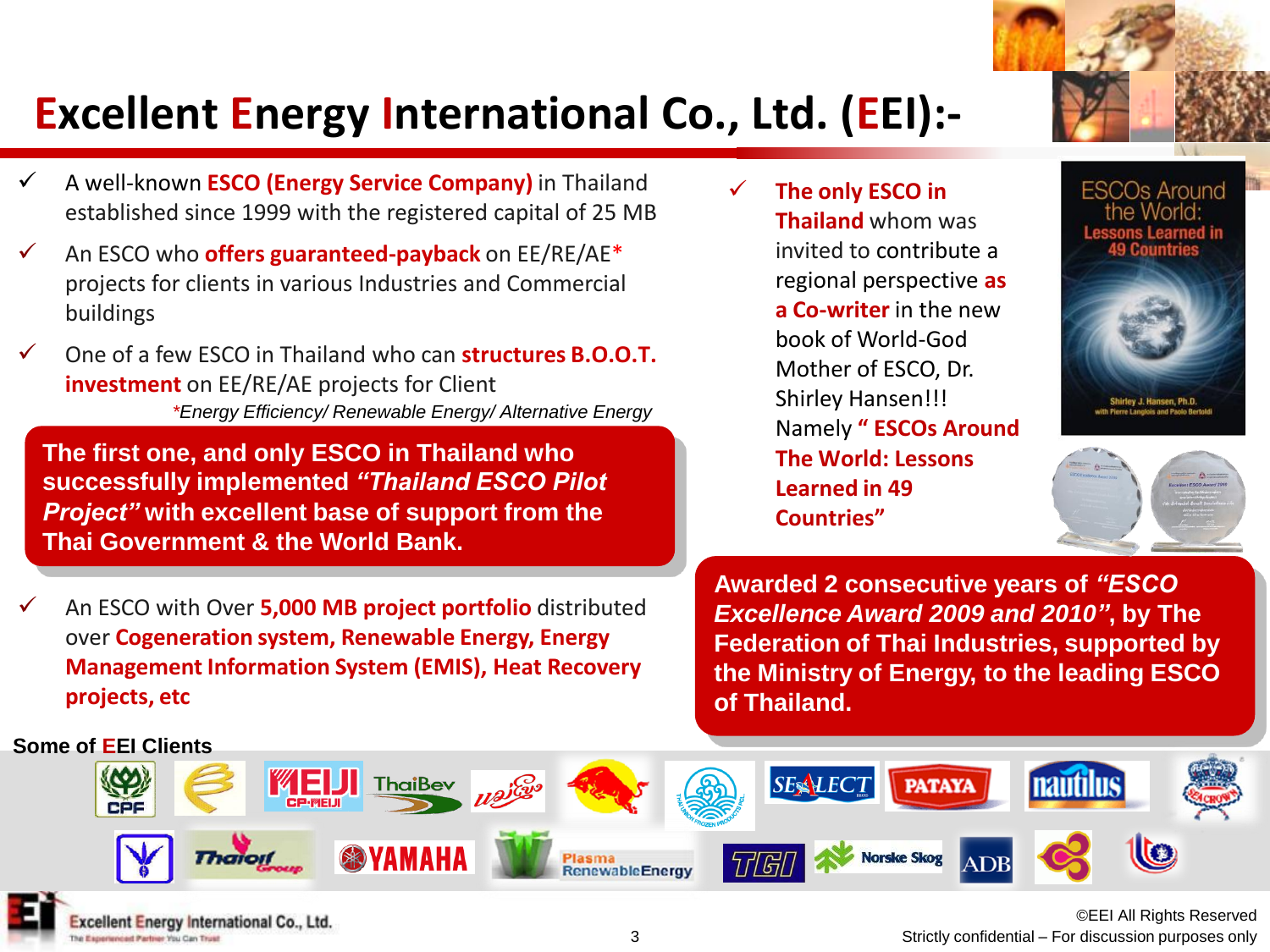## **Barriers to invest in Energy Savings and Renewable Energy Projects**

**Common barriers that prohibit many companies to invest in Energy Efficiency Project can be categorized in three categories; Financial Barriers, Technical Barriers, and Management Barriers**

- $\triangleright$  Unfamiliar to Energy Efficiency Technologies
- $\triangleright$  Lack of confidence in the unfamiliar technology
- $\triangleright$  Lack of manpower to develop the project
- $\triangleright$  Bad experience from the previous project ( Non-Qualify Consultant/EPC)
- A short list of technology owners domestically. Imported technologies are more difficult to do O&M. Costly after-sale services.





- Accessibility to financial resources
	- Limited Credit line
	- Concern on Liquidity
- Financial source was reserved and/or delegated to other projects which are direct to core business
	- $\triangleright$  Lack of time and focus to initiate/ oversee the project
	- $\triangleright$  Company policy not to invest in non-core business project
	- $\triangleright$  Misunderstand the energy consumption profile in their factories
	- $\triangleright$  Unable to acquire professional service from qualified consultant due to lack of budget
	- $\triangleright$  Lack of internal capability to manage an Energy Saving Projects

©EEI All Rights Reserved 4 Strictly confidential – For discussion purposes only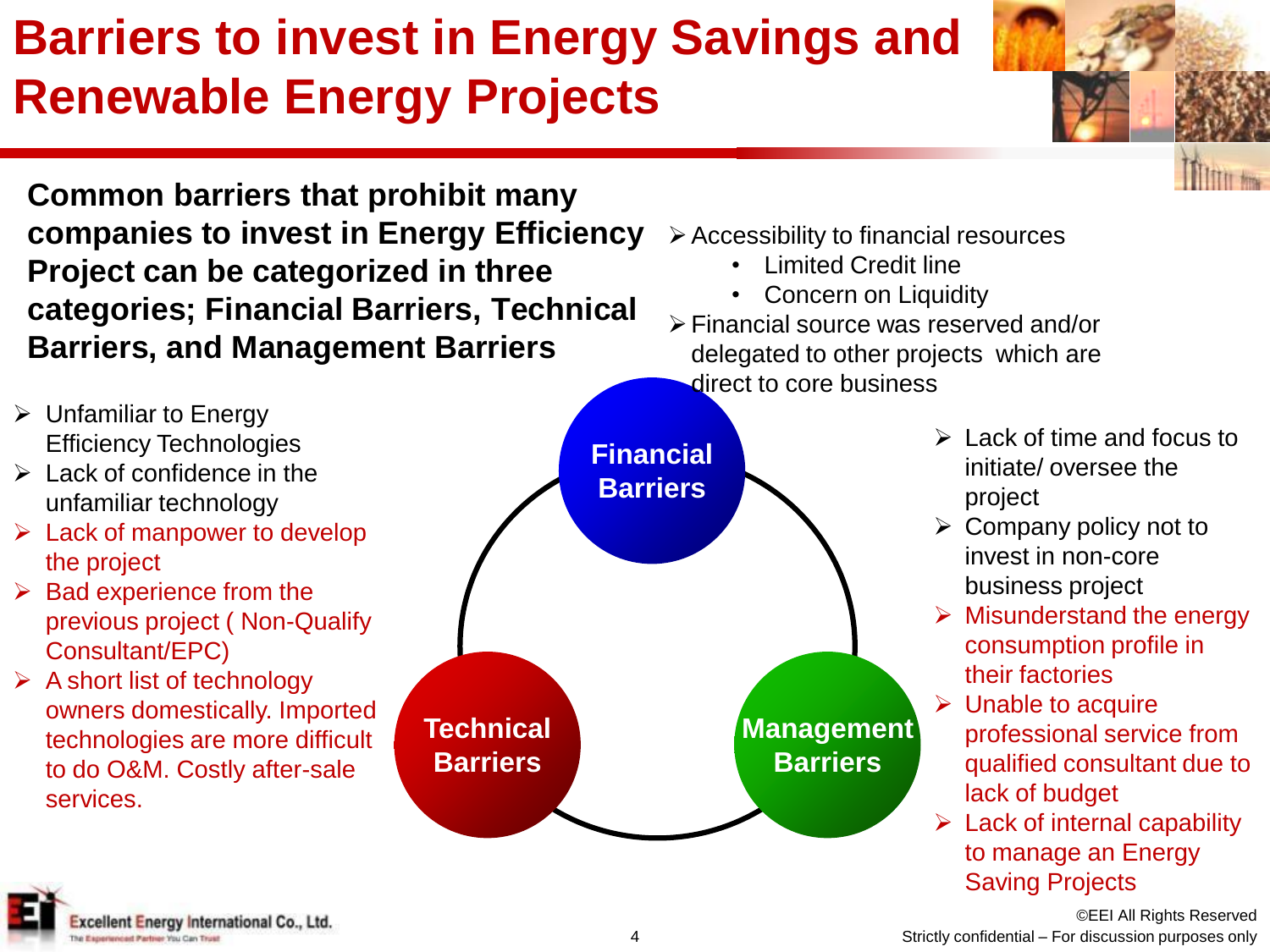### **EEI 10 Key Success Factors for Energy Efficiency/ Renewable Energy Project**

- 1. Overall **System Efficiency**
- 2. Emission Control under **Environmental Regulation**
- **3. Optimization Design** (on client point of view, not on supplier point of view)
- **4. Feasibility** on all necessary factor under the fact basis
- 5. Long-term **Price Performance** Evaluation Basis
- 6. Competitive & **Transparent Procurement** Process
- 7. Qualified **Measurement & Verification** System
- 8. Rigid **Commissioning** Procedures
- 9. Good **Contract** Management
- 10. Good **Investment Option**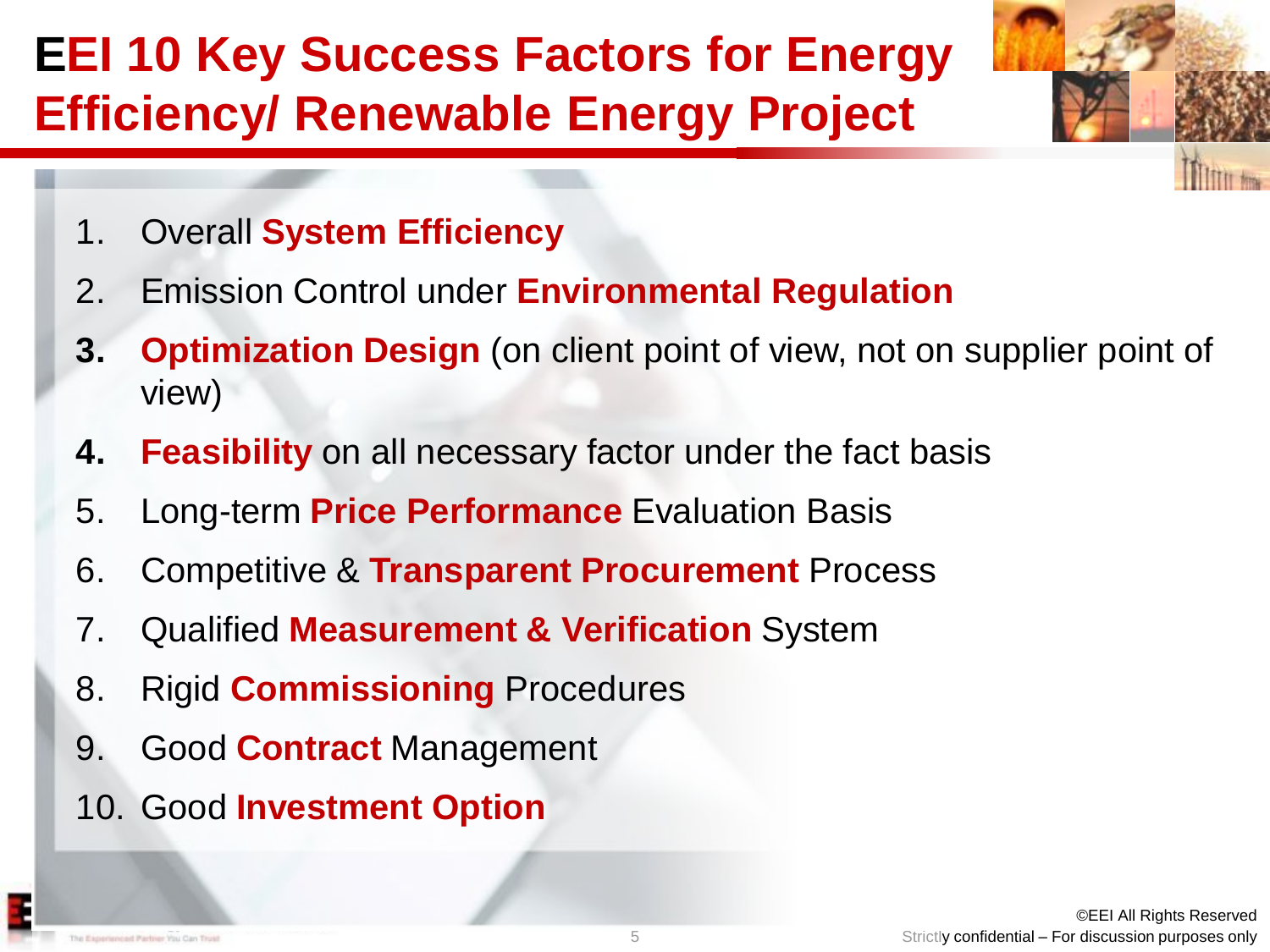### **Our EEI Value Proposition**